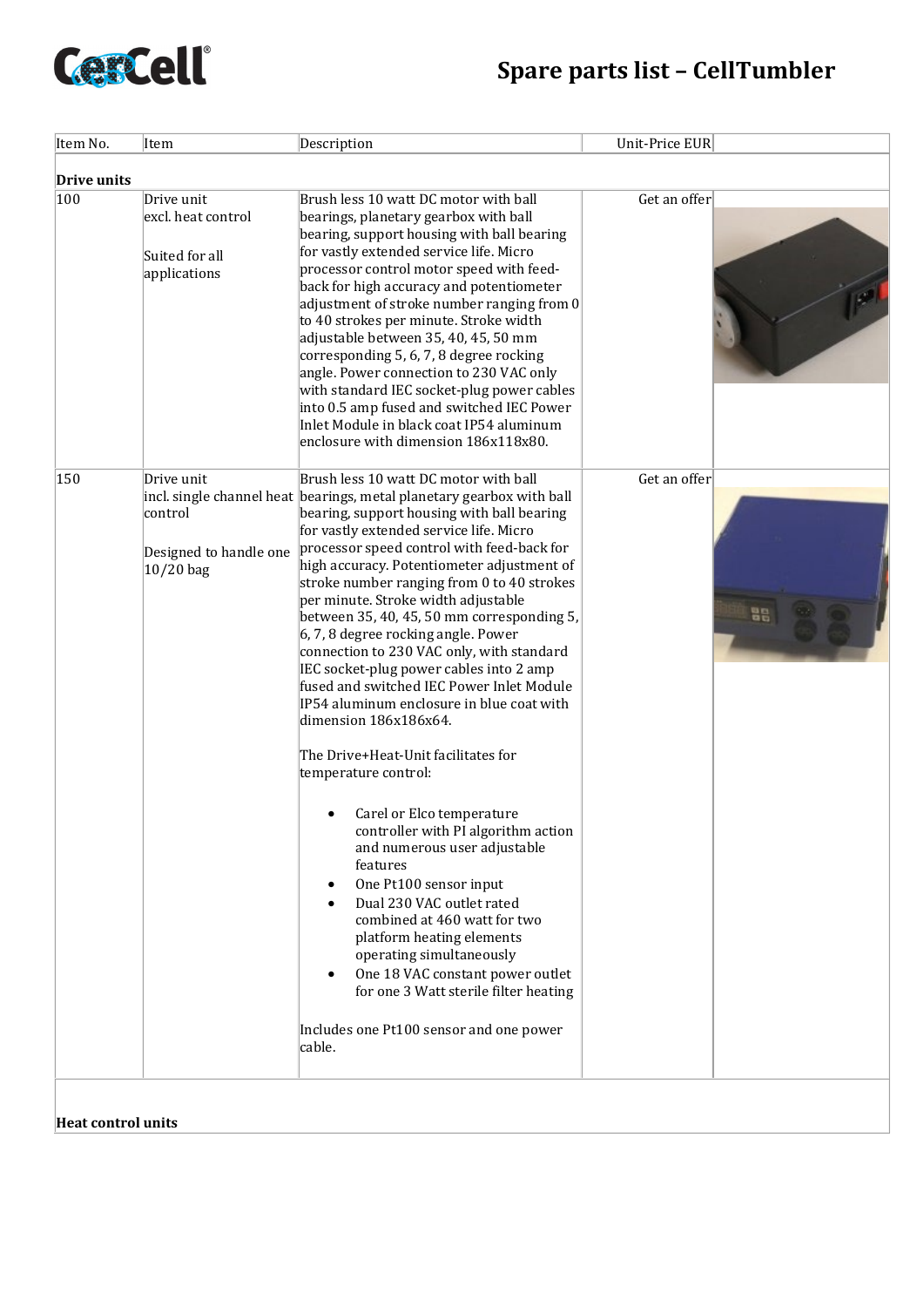

| 200 | channel heat control<br>Suited for all<br>applications | Heat Control Unit - dual Heat-Control-Unit includes 2 parallel and<br>identical regulating channels in the same<br>box. Sensor input for each channel are Pt-<br>100. Carel or Elco temperature regulator<br>with PI algorithm action and numerous user<br>adjustable features. This unit for individual<br>heating element control on 2 independent<br>platforms. Connection to 230 VAC only, with<br>standard IEC socket-plug power cables into<br>2 amp fused and switched IEC Power Inlet<br>Module in IP54 green coat aluminum<br>enclosure with dimension 186x119x79.<br>Heat-Control-Unit facilitates on each<br>channel: | Get an offer |
|-----|--------------------------------------------------------|----------------------------------------------------------------------------------------------------------------------------------------------------------------------------------------------------------------------------------------------------------------------------------------------------------------------------------------------------------------------------------------------------------------------------------------------------------------------------------------------------------------------------------------------------------------------------------------------------------------------------------|--------------|
|     |                                                        |                                                                                                                                                                                                                                                                                                                                                                                                                                                                                                                                                                                                                                  |              |
|     |                                                        |                                                                                                                                                                                                                                                                                                                                                                                                                                                                                                                                                                                                                                  |              |
|     |                                                        | One Pt100 sensor input<br>One 230 VAC outlet rated at 230<br>watt for platform heating                                                                                                                                                                                                                                                                                                                                                                                                                                                                                                                                           |              |
|     |                                                        | One 18 VAC constant power outlet<br>for one 3 Watt sterile filter heating                                                                                                                                                                                                                                                                                                                                                                                                                                                                                                                                                        |              |
|     |                                                        | Includes two Pt100 sensors and one power<br>cable.                                                                                                                                                                                                                                                                                                                                                                                                                                                                                                                                                                               |              |

## **Gas units**

Designed for 2-6 bar gas inlet pressure to regulate down to 1 bar by the pressure regulator. Hose dimension connection for in/outlet selectable with standard fittings.

|                  | Selectable With Stanuaru Iltuligs.                                                                 |                                                                                                                                                                               |              |  |  |
|------------------|----------------------------------------------------------------------------------------------------|-------------------------------------------------------------------------------------------------------------------------------------------------------------------------------|--------------|--|--|
| 251              | Mixed gas Control unit<br>- AA                                                                     | Single channel unit including one 50 mm<br>long 0-0.5 ln/m rotameter and one pressure<br>controls for $5\%$ CO <sub>2</sub> /air pre-mix gas                                  | Get an offer |  |  |
| 252              | Dual gas Control unit<br>- AB                                                                      | Dual channel unit including two 140 mm<br>long rotameter 0.01-0.1 ln/m Air + 0.002-<br>$0.02 \ln/m$ CO <sub>2</sub> and two pressure controls for<br>one $5/10$ bag.          | Get an offer |  |  |
| 253              | Dual gas Control unit<br>- AC                                                                      | Dual channel unit including two 140 mm<br>rotameter 0.02-0.26 ln/m Air + 0.002-0.02<br>ln/m CO <sub>2</sub> each connected to a pressure<br>controls for one 10/20 bag        | Get an offer |  |  |
| 254              | Dual gas Control unit<br>Β                                                                         | Dual channel unit with build-in air pump<br>including two rotameter and one pressure<br>control for one 5/10 bags, 0.01-0.1 ln/m Air<br>$+0.002 - 0.02 \ln/m$ CO <sub>2</sub> | n/y/a        |  |  |
| <b>Platforms</b> | Stainless steel sheet bended to allow accommodation for the culture bag(s) curvature.              |                                                                                                                                                                               |              |  |  |
|                  | Primary platform kit includes:                                                                     |                                                                                                                                                                               |              |  |  |
|                  | 200 Watt heating element for use on either side of the platform (2 elements for the dual and 10/20 |                                                                                                                                                                               |              |  |  |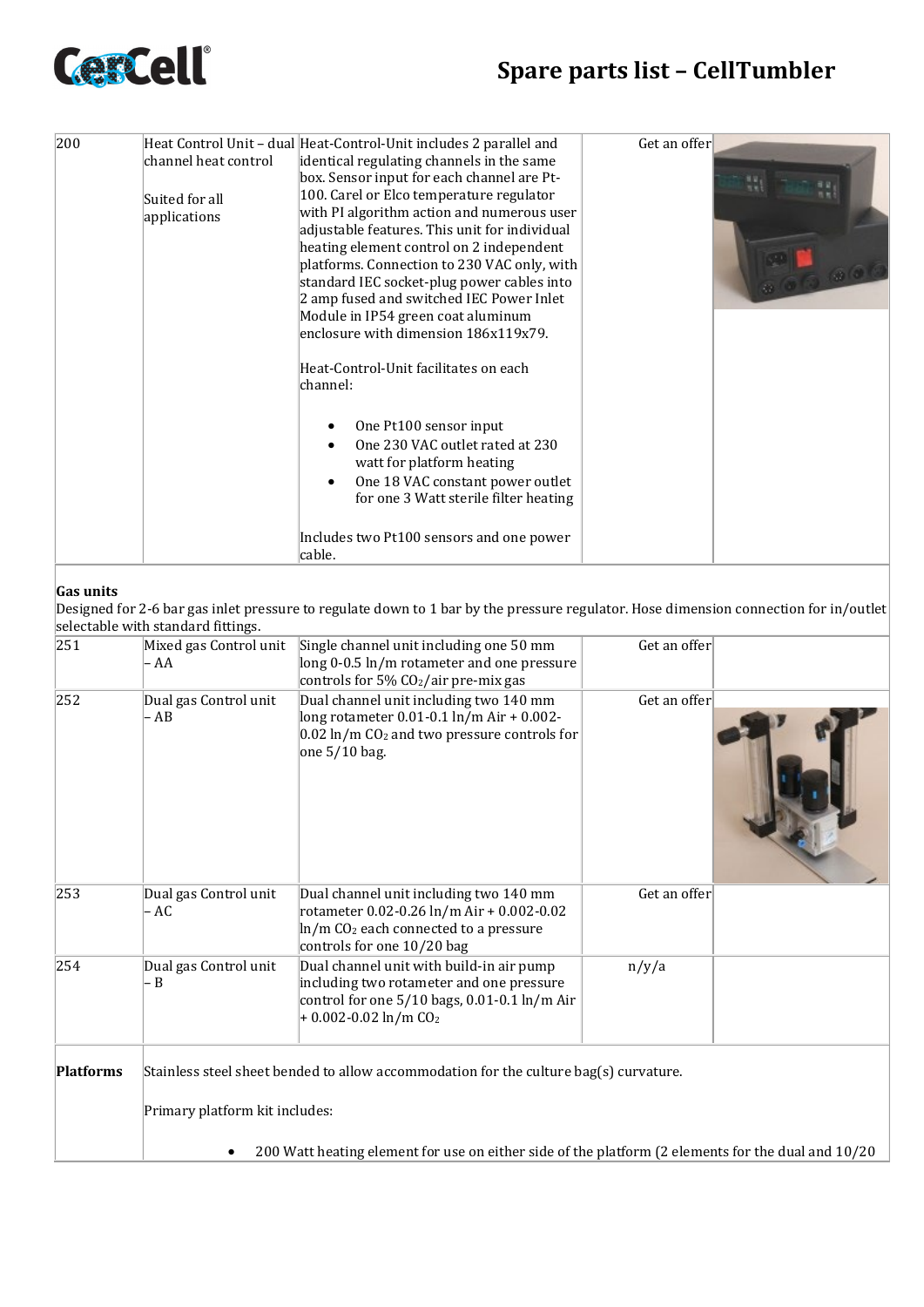## **Spare parts list – CellTumbler**



|             | platforms)<br>two pedestals incl. two M8x8, two M8x12 button head bolts, one ground wire<br>one U-profile and M4 button head bolts and nuts<br>hanger kit to support the sterile filters<br>Secondary platform kit includes:<br>200 Watt heating element for use on either side of the platform (2 elements for the dual and 10/20<br>platforms)<br>two pedestals incl. two M8x8, two M8x12 button head bolts, one ground wire<br>one connection set of 4xM6 button head bolts, washers and nuts<br>hanger kit to support the sterile filters |                                                                                                                            |              |  |
|-------------|-----------------------------------------------------------------------------------------------------------------------------------------------------------------------------------------------------------------------------------------------------------------------------------------------------------------------------------------------------------------------------------------------------------------------------------------------------------------------------------------------------------------------------------------------|----------------------------------------------------------------------------------------------------------------------------|--------------|--|
| 300-01      |                                                                                                                                                                                                                                                                                                                                                                                                                                                                                                                                               | Platform for four 0.5/1 GE or two 1/2<br>SS bags incl. two heating elements                                                | Get an offer |  |
| 300-10-2-SS |                                                                                                                                                                                                                                                                                                                                                                                                                                                                                                                                               | Platform for two 5/10 SS bags                                                                                              | Get an offer |  |
| 300-10-2-GE |                                                                                                                                                                                                                                                                                                                                                                                                                                                                                                                                               | incl. two heating elements<br>Platform for two 5/10 GE bags<br>incl. two heating elements                                  | Get an offer |  |
| 300-10-GE   |                                                                                                                                                                                                                                                                                                                                                                                                                                                                                                                                               | Platform for single 5/10 GE bags<br>incl. one heating element                                                              | Get an offer |  |
| 300-10-SS   |                                                                                                                                                                                                                                                                                                                                                                                                                                                                                                                                               | Platform for single 5/10 SS bags<br>incl. one heating element                                                              | Get an offer |  |
| 300-20      |                                                                                                                                                                                                                                                                                                                                                                                                                                                                                                                                               | Platform for one 10/20 SS or GE bag<br>incl. two heating elements                                                          | Get an offer |  |
|             | Accessories Heating elements, sensors and others                                                                                                                                                                                                                                                                                                                                                                                                                                                                                              |                                                                                                                            |              |  |
| 351         | Platform heating<br>blanket                                                                                                                                                                                                                                                                                                                                                                                                                                                                                                                   | Silicone laminated element for 230 VAC<br>connection, 200 Watt power, dimension<br>280x300x3 mm, fits any of the platforms | Get an offer |  |
| 362         | Sterile filter heater                                                                                                                                                                                                                                                                                                                                                                                                                                                                                                                         | 3 watt, 18 VAC which fits any of SS or GE bag<br>up to $10/20$ size                                                        | Get an offer |  |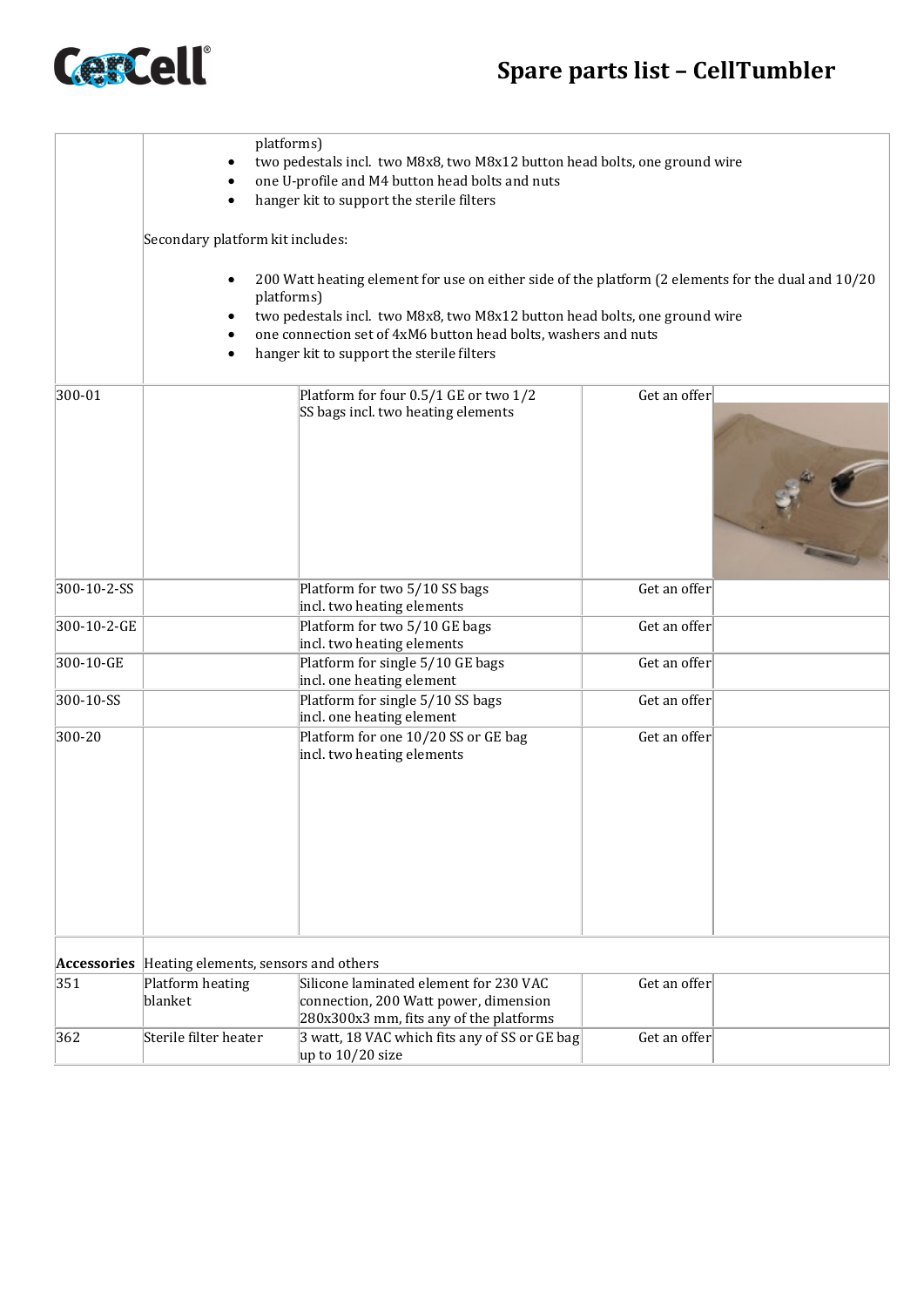

| 371   | Pt100 sensor A     | $\varnothing$ 3×150 mm on one meter cable, fits any of<br>the platforms and includes an insulation kit.                                                                                              | Get an offer                                                                                 |
|-------|--------------------|------------------------------------------------------------------------------------------------------------------------------------------------------------------------------------------------------|----------------------------------------------------------------------------------------------|
| 372   | Pt100 sensor B     | Flexible rectangular silicon model on one<br>meter cable, fits any of the platforms and in<br>specific designed to work together with the<br>heating blanket designed with a central Ø80<br>mm hole. | Get an offer                                                                                 |
| 381   | Turbulence pyramid | Rubber device which fits over the power<br>connection on the heating blankets, reduces<br>the rpm and hereby the foam creation                                                                       | Get an offer                                                                                 |
| Frame |                    |                                                                                                                                                                                                      |                                                                                              |
| 400   | T-Frame            | Aluminum T-frame (440×1100) mm<br>accommodating; one 300-20 or dual<br>platform or two of any other single<br>platforms. Includes 4 x button head bolt,<br>nuts and assembling tool set              | Get an offer<br>$\begin{array}{cc} \bullet & \bullet \end{array}$<br>$\bullet\quad \bullet.$ |

## **Pre-configured kits**

| $K$ it # | Description of | List of items | Prices to be found on                           |
|----------|----------------|---------------|-------------------------------------------------|
|          | <b>kit</b>     |               | https://cercell.com/commerce/standard-wave-bag- |
|          |                |               |                                                 |